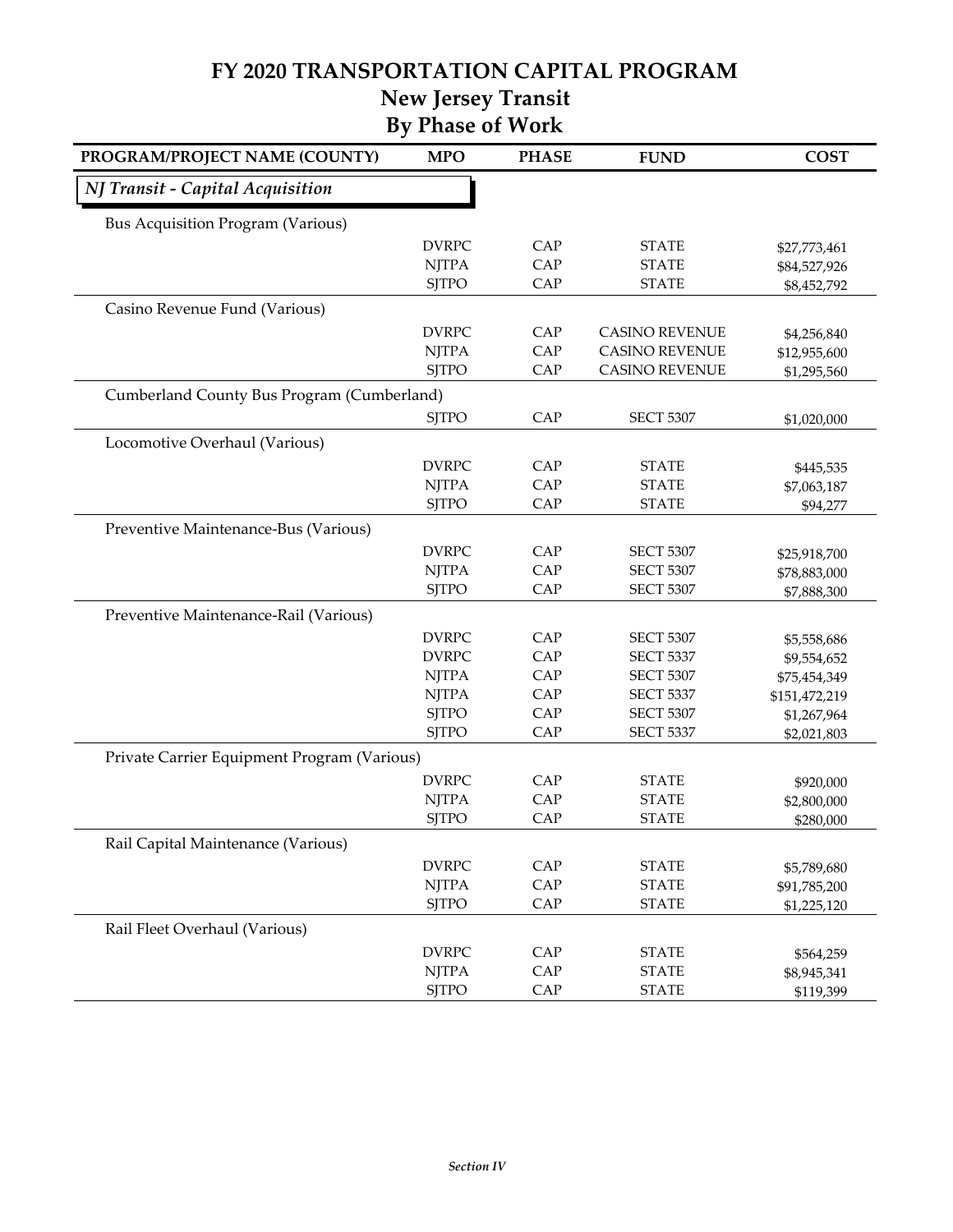# **FY 2020 TRANSPORTATION CAPITAL PROGRAM**

#### **By Phase of Work New Jersey Transit**

| NJ Transit - Capital Acquisition<br>Rail Rolling Stock Procurement (Various)<br><b>DVRPC</b><br>CAP<br><b>SECT 5307</b><br>\$4,228,986<br><b>DVRPC</b><br>CAP<br><b>STATE</b><br>\$4,036,669<br>CAP<br><b>NJTPA</b><br><b>CMAQ</b><br>\$75,000,000<br>CAP<br><b>NJTPA</b><br><b>SECT 5307</b><br>CAP<br><b>NJTPA</b><br><b>STATE</b><br><b>SJTPO</b><br>CAP<br><b>SECT 5307</b><br>CAP<br><b>SJTPO</b><br><b>STATE</b><br>Section 5310 Program (Various)<br><b>DVRPC</b><br>CAP<br><b>SECT 5310</b><br><b>DVRPC</b><br>CAP<br><b>STATE</b><br>CAP<br><b>NJTPA</b><br><b>SECT 5310</b><br><b>NJTPA</b><br>CAP<br><b>STATE</b><br>CAP<br><b>SJTPO</b><br><b>SECT 5310</b><br><b>SJTPO</b><br>CAP<br><b>STATE</b><br>Section 5311 Program (Various)<br><b>DVRPC</b><br>CAP<br><b>MATCH</b><br>CAP<br><b>DVRPC</b><br><b>SECT 5311</b><br>CAP<br><b>DVRPC</b><br><b>STATE</b><br><b>NJTPA</b><br>CAP<br><b>MATCH</b><br>CAP<br><b>NJTPA</b><br><b>SECT 5311</b><br>CAP<br><b>NJTPA</b><br><b>STATE</b><br><b>SJTPO</b><br>CAP<br><b>MATCH</b><br>\$133,000<br><b>SJTPO</b><br>CAP<br><b>SECT 5311</b><br>\$301,000<br>CAP<br><b>STATE</b><br><b>SJTPO</b><br>\$7,000<br>NJ Transit - Capital Acquisition Sum<br>\$849,485,990<br>NJ Transit - Construction<br>ADA--Platforms/Stations (Various)<br><b>DVRPC</b><br><b>ERC</b><br><b>STATE</b><br>\$115,000<br><b>NJTPA</b><br><b>ERC</b><br><b>STATE</b><br>\$350,000<br><b>SJTPO</b><br><b>STATE</b><br><b>ERC</b><br>Bridge and Tunnel Rehabilitation (Various)<br><b>DVRPC</b><br><b>ERC</b><br><b>STATE</b><br><b>NJTPA</b><br><b>ERC</b><br><b>STATE</b><br>\$56,756,270<br><b>ERC</b><br><b>SJTPO</b><br><b>STATE</b><br>Bus Passenger Facilities/Park and Ride (Various)<br><b>DVRPC</b><br><b>ERC</b><br><b>STATE</b><br>\$184,000<br><b>NJTPA</b><br><b>ERC</b><br><b>STATE</b><br>\$560,000<br><b>SJTPO</b><br>ERC<br><b>STATE</b><br><b>Bus Support Facilities and Equipment (Various)</b><br><b>DVRPC</b><br><b>ERC</b><br><b>STATE</b><br>\$1,133,900 | PROGRAM/PROJECT NAME (COUNTY) | <b>MPO</b> | <b>PHASE</b> | <b>FUND</b> | <b>COST</b>  |
|----------------------------------------------------------------------------------------------------------------------------------------------------------------------------------------------------------------------------------------------------------------------------------------------------------------------------------------------------------------------------------------------------------------------------------------------------------------------------------------------------------------------------------------------------------------------------------------------------------------------------------------------------------------------------------------------------------------------------------------------------------------------------------------------------------------------------------------------------------------------------------------------------------------------------------------------------------------------------------------------------------------------------------------------------------------------------------------------------------------------------------------------------------------------------------------------------------------------------------------------------------------------------------------------------------------------------------------------------------------------------------------------------------------------------------------------------------------------------------------------------------------------------------------------------------------------------------------------------------------------------------------------------------------------------------------------------------------------------------------------------------------------------------------------------------------------------------------------------------------------------------------------------------------------------------------------------------------------------------------------------------------|-------------------------------|------------|--------------|-------------|--------------|
|                                                                                                                                                                                                                                                                                                                                                                                                                                                                                                                                                                                                                                                                                                                                                                                                                                                                                                                                                                                                                                                                                                                                                                                                                                                                                                                                                                                                                                                                                                                                                                                                                                                                                                                                                                                                                                                                                                                                                                                                                |                               |            |              |             |              |
|                                                                                                                                                                                                                                                                                                                                                                                                                                                                                                                                                                                                                                                                                                                                                                                                                                                                                                                                                                                                                                                                                                                                                                                                                                                                                                                                                                                                                                                                                                                                                                                                                                                                                                                                                                                                                                                                                                                                                                                                                |                               |            |              |             |              |
|                                                                                                                                                                                                                                                                                                                                                                                                                                                                                                                                                                                                                                                                                                                                                                                                                                                                                                                                                                                                                                                                                                                                                                                                                                                                                                                                                                                                                                                                                                                                                                                                                                                                                                                                                                                                                                                                                                                                                                                                                |                               |            |              |             |              |
|                                                                                                                                                                                                                                                                                                                                                                                                                                                                                                                                                                                                                                                                                                                                                                                                                                                                                                                                                                                                                                                                                                                                                                                                                                                                                                                                                                                                                                                                                                                                                                                                                                                                                                                                                                                                                                                                                                                                                                                                                |                               |            |              |             |              |
|                                                                                                                                                                                                                                                                                                                                                                                                                                                                                                                                                                                                                                                                                                                                                                                                                                                                                                                                                                                                                                                                                                                                                                                                                                                                                                                                                                                                                                                                                                                                                                                                                                                                                                                                                                                                                                                                                                                                                                                                                |                               |            |              |             |              |
|                                                                                                                                                                                                                                                                                                                                                                                                                                                                                                                                                                                                                                                                                                                                                                                                                                                                                                                                                                                                                                                                                                                                                                                                                                                                                                                                                                                                                                                                                                                                                                                                                                                                                                                                                                                                                                                                                                                                                                                                                |                               |            |              |             | \$67,043,143 |
|                                                                                                                                                                                                                                                                                                                                                                                                                                                                                                                                                                                                                                                                                                                                                                                                                                                                                                                                                                                                                                                                                                                                                                                                                                                                                                                                                                                                                                                                                                                                                                                                                                                                                                                                                                                                                                                                                                                                                                                                                |                               |            |              |             | \$63,994,297 |
|                                                                                                                                                                                                                                                                                                                                                                                                                                                                                                                                                                                                                                                                                                                                                                                                                                                                                                                                                                                                                                                                                                                                                                                                                                                                                                                                                                                                                                                                                                                                                                                                                                                                                                                                                                                                                                                                                                                                                                                                                |                               |            |              |             | \$894,870    |
|                                                                                                                                                                                                                                                                                                                                                                                                                                                                                                                                                                                                                                                                                                                                                                                                                                                                                                                                                                                                                                                                                                                                                                                                                                                                                                                                                                                                                                                                                                                                                                                                                                                                                                                                                                                                                                                                                                                                                                                                                |                               |            |              |             | \$854,175    |
|                                                                                                                                                                                                                                                                                                                                                                                                                                                                                                                                                                                                                                                                                                                                                                                                                                                                                                                                                                                                                                                                                                                                                                                                                                                                                                                                                                                                                                                                                                                                                                                                                                                                                                                                                                                                                                                                                                                                                                                                                |                               |            |              |             |              |
|                                                                                                                                                                                                                                                                                                                                                                                                                                                                                                                                                                                                                                                                                                                                                                                                                                                                                                                                                                                                                                                                                                                                                                                                                                                                                                                                                                                                                                                                                                                                                                                                                                                                                                                                                                                                                                                                                                                                                                                                                |                               |            |              |             | \$1,679,000  |
|                                                                                                                                                                                                                                                                                                                                                                                                                                                                                                                                                                                                                                                                                                                                                                                                                                                                                                                                                                                                                                                                                                                                                                                                                                                                                                                                                                                                                                                                                                                                                                                                                                                                                                                                                                                                                                                                                                                                                                                                                |                               |            |              |             | \$345,000    |
|                                                                                                                                                                                                                                                                                                                                                                                                                                                                                                                                                                                                                                                                                                                                                                                                                                                                                                                                                                                                                                                                                                                                                                                                                                                                                                                                                                                                                                                                                                                                                                                                                                                                                                                                                                                                                                                                                                                                                                                                                |                               |            |              |             | \$5,110,000  |
|                                                                                                                                                                                                                                                                                                                                                                                                                                                                                                                                                                                                                                                                                                                                                                                                                                                                                                                                                                                                                                                                                                                                                                                                                                                                                                                                                                                                                                                                                                                                                                                                                                                                                                                                                                                                                                                                                                                                                                                                                |                               |            |              |             | \$1,050,000  |
|                                                                                                                                                                                                                                                                                                                                                                                                                                                                                                                                                                                                                                                                                                                                                                                                                                                                                                                                                                                                                                                                                                                                                                                                                                                                                                                                                                                                                                                                                                                                                                                                                                                                                                                                                                                                                                                                                                                                                                                                                |                               |            |              |             | \$511,000    |
|                                                                                                                                                                                                                                                                                                                                                                                                                                                                                                                                                                                                                                                                                                                                                                                                                                                                                                                                                                                                                                                                                                                                                                                                                                                                                                                                                                                                                                                                                                                                                                                                                                                                                                                                                                                                                                                                                                                                                                                                                |                               |            |              |             | \$105,000    |
|                                                                                                                                                                                                                                                                                                                                                                                                                                                                                                                                                                                                                                                                                                                                                                                                                                                                                                                                                                                                                                                                                                                                                                                                                                                                                                                                                                                                                                                                                                                                                                                                                                                                                                                                                                                                                                                                                                                                                                                                                |                               |            |              |             |              |
|                                                                                                                                                                                                                                                                                                                                                                                                                                                                                                                                                                                                                                                                                                                                                                                                                                                                                                                                                                                                                                                                                                                                                                                                                                                                                                                                                                                                                                                                                                                                                                                                                                                                                                                                                                                                                                                                                                                                                                                                                |                               |            |              |             | \$437,000    |
|                                                                                                                                                                                                                                                                                                                                                                                                                                                                                                                                                                                                                                                                                                                                                                                                                                                                                                                                                                                                                                                                                                                                                                                                                                                                                                                                                                                                                                                                                                                                                                                                                                                                                                                                                                                                                                                                                                                                                                                                                |                               |            |              |             | \$989,000    |
|                                                                                                                                                                                                                                                                                                                                                                                                                                                                                                                                                                                                                                                                                                                                                                                                                                                                                                                                                                                                                                                                                                                                                                                                                                                                                                                                                                                                                                                                                                                                                                                                                                                                                                                                                                                                                                                                                                                                                                                                                |                               |            |              |             | \$23,000     |
|                                                                                                                                                                                                                                                                                                                                                                                                                                                                                                                                                                                                                                                                                                                                                                                                                                                                                                                                                                                                                                                                                                                                                                                                                                                                                                                                                                                                                                                                                                                                                                                                                                                                                                                                                                                                                                                                                                                                                                                                                |                               |            |              |             | \$1,330,000  |
|                                                                                                                                                                                                                                                                                                                                                                                                                                                                                                                                                                                                                                                                                                                                                                                                                                                                                                                                                                                                                                                                                                                                                                                                                                                                                                                                                                                                                                                                                                                                                                                                                                                                                                                                                                                                                                                                                                                                                                                                                |                               |            |              |             | \$3,010,000  |
|                                                                                                                                                                                                                                                                                                                                                                                                                                                                                                                                                                                                                                                                                                                                                                                                                                                                                                                                                                                                                                                                                                                                                                                                                                                                                                                                                                                                                                                                                                                                                                                                                                                                                                                                                                                                                                                                                                                                                                                                                |                               |            |              |             | \$70,000     |
|                                                                                                                                                                                                                                                                                                                                                                                                                                                                                                                                                                                                                                                                                                                                                                                                                                                                                                                                                                                                                                                                                                                                                                                                                                                                                                                                                                                                                                                                                                                                                                                                                                                                                                                                                                                                                                                                                                                                                                                                                |                               |            |              |             |              |
|                                                                                                                                                                                                                                                                                                                                                                                                                                                                                                                                                                                                                                                                                                                                                                                                                                                                                                                                                                                                                                                                                                                                                                                                                                                                                                                                                                                                                                                                                                                                                                                                                                                                                                                                                                                                                                                                                                                                                                                                                |                               |            |              |             |              |
|                                                                                                                                                                                                                                                                                                                                                                                                                                                                                                                                                                                                                                                                                                                                                                                                                                                                                                                                                                                                                                                                                                                                                                                                                                                                                                                                                                                                                                                                                                                                                                                                                                                                                                                                                                                                                                                                                                                                                                                                                |                               |            |              |             |              |
|                                                                                                                                                                                                                                                                                                                                                                                                                                                                                                                                                                                                                                                                                                                                                                                                                                                                                                                                                                                                                                                                                                                                                                                                                                                                                                                                                                                                                                                                                                                                                                                                                                                                                                                                                                                                                                                                                                                                                                                                                |                               |            |              |             |              |
|                                                                                                                                                                                                                                                                                                                                                                                                                                                                                                                                                                                                                                                                                                                                                                                                                                                                                                                                                                                                                                                                                                                                                                                                                                                                                                                                                                                                                                                                                                                                                                                                                                                                                                                                                                                                                                                                                                                                                                                                                |                               |            |              |             |              |
|                                                                                                                                                                                                                                                                                                                                                                                                                                                                                                                                                                                                                                                                                                                                                                                                                                                                                                                                                                                                                                                                                                                                                                                                                                                                                                                                                                                                                                                                                                                                                                                                                                                                                                                                                                                                                                                                                                                                                                                                                |                               |            |              |             |              |
|                                                                                                                                                                                                                                                                                                                                                                                                                                                                                                                                                                                                                                                                                                                                                                                                                                                                                                                                                                                                                                                                                                                                                                                                                                                                                                                                                                                                                                                                                                                                                                                                                                                                                                                                                                                                                                                                                                                                                                                                                |                               |            |              |             |              |
|                                                                                                                                                                                                                                                                                                                                                                                                                                                                                                                                                                                                                                                                                                                                                                                                                                                                                                                                                                                                                                                                                                                                                                                                                                                                                                                                                                                                                                                                                                                                                                                                                                                                                                                                                                                                                                                                                                                                                                                                                |                               |            |              |             |              |
|                                                                                                                                                                                                                                                                                                                                                                                                                                                                                                                                                                                                                                                                                                                                                                                                                                                                                                                                                                                                                                                                                                                                                                                                                                                                                                                                                                                                                                                                                                                                                                                                                                                                                                                                                                                                                                                                                                                                                                                                                |                               |            |              |             | \$35,000     |
|                                                                                                                                                                                                                                                                                                                                                                                                                                                                                                                                                                                                                                                                                                                                                                                                                                                                                                                                                                                                                                                                                                                                                                                                                                                                                                                                                                                                                                                                                                                                                                                                                                                                                                                                                                                                                                                                                                                                                                                                                |                               |            |              |             |              |
|                                                                                                                                                                                                                                                                                                                                                                                                                                                                                                                                                                                                                                                                                                                                                                                                                                                                                                                                                                                                                                                                                                                                                                                                                                                                                                                                                                                                                                                                                                                                                                                                                                                                                                                                                                                                                                                                                                                                                                                                                |                               |            |              |             | \$974,518    |
|                                                                                                                                                                                                                                                                                                                                                                                                                                                                                                                                                                                                                                                                                                                                                                                                                                                                                                                                                                                                                                                                                                                                                                                                                                                                                                                                                                                                                                                                                                                                                                                                                                                                                                                                                                                                                                                                                                                                                                                                                |                               |            |              |             |              |
|                                                                                                                                                                                                                                                                                                                                                                                                                                                                                                                                                                                                                                                                                                                                                                                                                                                                                                                                                                                                                                                                                                                                                                                                                                                                                                                                                                                                                                                                                                                                                                                                                                                                                                                                                                                                                                                                                                                                                                                                                |                               |            |              |             | \$206,212    |
|                                                                                                                                                                                                                                                                                                                                                                                                                                                                                                                                                                                                                                                                                                                                                                                                                                                                                                                                                                                                                                                                                                                                                                                                                                                                                                                                                                                                                                                                                                                                                                                                                                                                                                                                                                                                                                                                                                                                                                                                                |                               |            |              |             |              |
|                                                                                                                                                                                                                                                                                                                                                                                                                                                                                                                                                                                                                                                                                                                                                                                                                                                                                                                                                                                                                                                                                                                                                                                                                                                                                                                                                                                                                                                                                                                                                                                                                                                                                                                                                                                                                                                                                                                                                                                                                |                               |            |              |             |              |
|                                                                                                                                                                                                                                                                                                                                                                                                                                                                                                                                                                                                                                                                                                                                                                                                                                                                                                                                                                                                                                                                                                                                                                                                                                                                                                                                                                                                                                                                                                                                                                                                                                                                                                                                                                                                                                                                                                                                                                                                                |                               |            |              |             |              |
|                                                                                                                                                                                                                                                                                                                                                                                                                                                                                                                                                                                                                                                                                                                                                                                                                                                                                                                                                                                                                                                                                                                                                                                                                                                                                                                                                                                                                                                                                                                                                                                                                                                                                                                                                                                                                                                                                                                                                                                                                |                               |            |              |             | \$56,000     |
|                                                                                                                                                                                                                                                                                                                                                                                                                                                                                                                                                                                                                                                                                                                                                                                                                                                                                                                                                                                                                                                                                                                                                                                                                                                                                                                                                                                                                                                                                                                                                                                                                                                                                                                                                                                                                                                                                                                                                                                                                |                               |            |              |             |              |
|                                                                                                                                                                                                                                                                                                                                                                                                                                                                                                                                                                                                                                                                                                                                                                                                                                                                                                                                                                                                                                                                                                                                                                                                                                                                                                                                                                                                                                                                                                                                                                                                                                                                                                                                                                                                                                                                                                                                                                                                                |                               |            |              |             |              |
| <b>NJTPA</b><br><b>ERC</b><br><b>SECT 5339</b>                                                                                                                                                                                                                                                                                                                                                                                                                                                                                                                                                                                                                                                                                                                                                                                                                                                                                                                                                                                                                                                                                                                                                                                                                                                                                                                                                                                                                                                                                                                                                                                                                                                                                                                                                                                                                                                                                                                                                                 |                               |            |              |             | \$12,540,000 |
| <b>NJTPA</b><br><b>ERC</b><br><b>STATE</b>                                                                                                                                                                                                                                                                                                                                                                                                                                                                                                                                                                                                                                                                                                                                                                                                                                                                                                                                                                                                                                                                                                                                                                                                                                                                                                                                                                                                                                                                                                                                                                                                                                                                                                                                                                                                                                                                                                                                                                     |                               |            |              |             | \$3,451,000  |
| <b>SJTPO</b><br>ERC<br><b>STATE</b>                                                                                                                                                                                                                                                                                                                                                                                                                                                                                                                                                                                                                                                                                                                                                                                                                                                                                                                                                                                                                                                                                                                                                                                                                                                                                                                                                                                                                                                                                                                                                                                                                                                                                                                                                                                                                                                                                                                                                                            |                               |            |              |             | \$345,100    |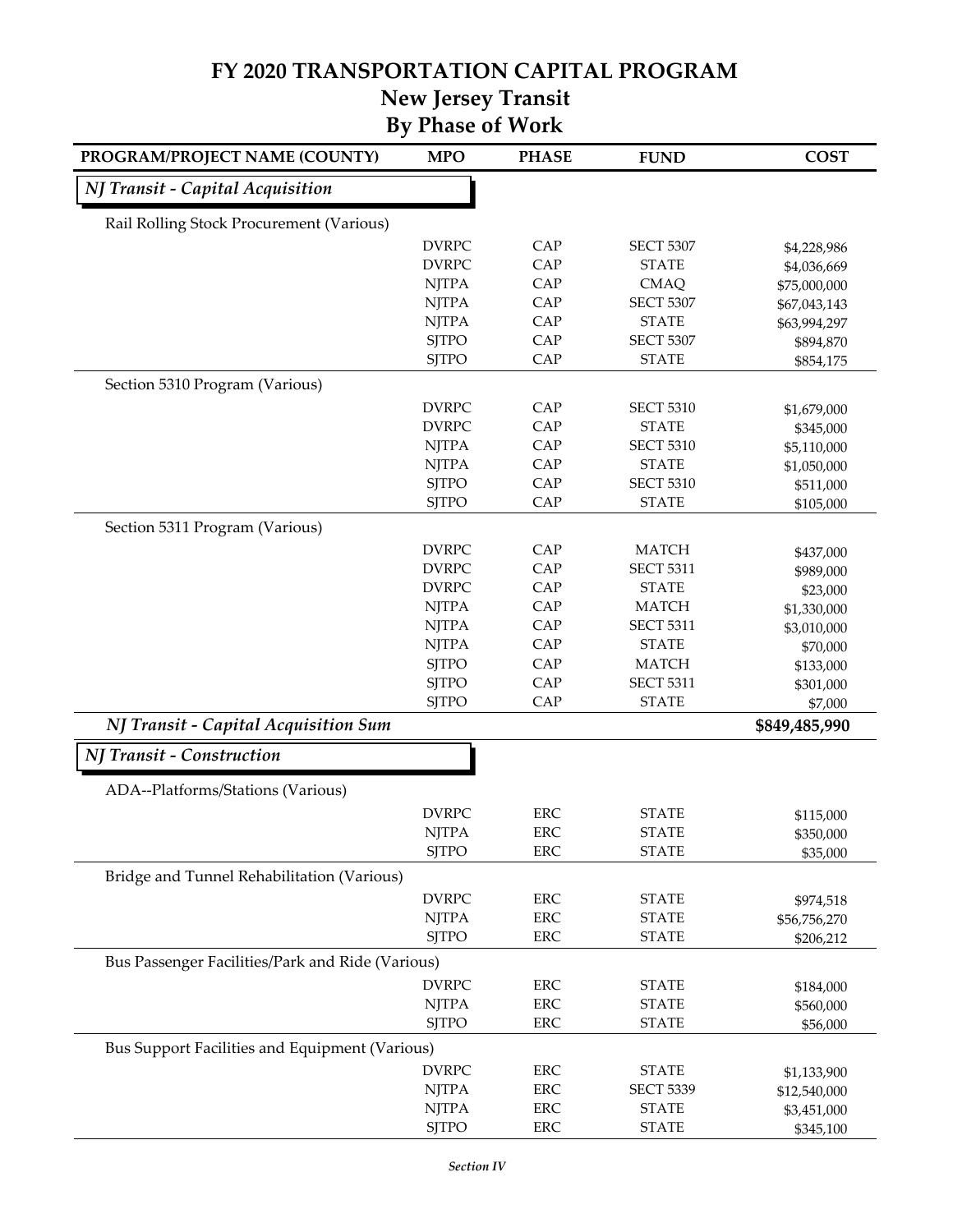### **FY 2020 TRANSPORTATION CAPITAL PROGRAM**

**New Jersey Transit**

| <b>By Phase of Work</b> |  |
|-------------------------|--|
|-------------------------|--|

| PROGRAM/PROJECT NAME (COUNTY)                         | <b>MPO</b>                   | <b>PHASE</b>             | <b>FUND</b>                  | <b>COST</b>                |
|-------------------------------------------------------|------------------------------|--------------------------|------------------------------|----------------------------|
| NJ Transit - Construction                             |                              |                          |                              |                            |
| Camden-Glassboro Light Rail Line (Various)            |                              |                          |                              |                            |
|                                                       | <b>DVRPC</b>                 | <b>ERC</b>               | <b>STATE</b>                 | \$2,000,000                |
| Capital Program Implementation (Various)              |                              |                          |                              |                            |
|                                                       | <b>DVRPC</b>                 | <b>ERC</b>               | <b>STATE</b>                 | \$4,938,100                |
|                                                       | <b>NJTPA</b>                 | <b>ERC</b>               | <b>STATE</b>                 | \$15,029,000               |
|                                                       | <b>SJTPO</b>                 | <b>ERC</b>               | <b>STATE</b>                 | \$1,502,900                |
| Environmental Compliance (Various)                    |                              |                          |                              |                            |
|                                                       | <b>DVRPC</b>                 | <b>ERC</b>               | <b>STATE</b>                 | \$690,000                  |
|                                                       | <b>NJTPA</b>                 | <b>ERC</b>               | <b>STATE</b>                 | \$2,100,000                |
|                                                       | <b>SJTPO</b>                 | <b>ERC</b>               | <b>STATE</b>                 | \$210,000                  |
| Ferry Program (Various)                               |                              |                          |                              |                            |
|                                                       | <b>NJTPA</b>                 | ERC                      | <b>STATE</b>                 | \$6,499,675                |
| High Speed Track Program (Various)                    |                              |                          |                              |                            |
|                                                       | <b>DVRPC</b>                 | ERC                      | <b>STATE</b>                 | \$58,600                   |
|                                                       | <b>NJTPA</b>                 | <b>ERC</b>               | <b>STATE</b>                 | \$929,000                  |
|                                                       | <b>SJTPO</b>                 | <b>ERC</b>               | <b>STATE</b>                 | \$12,400                   |
| Hudson-Bergen and Newark LRT System (Hudson)          |                              |                          |                              |                            |
|                                                       | <b>NJTPA</b>                 | <b>ERC</b>               | <b>STATE</b>                 | \$1,269,694                |
| Hudson-Bergen LRT Northern Extension (Various)        |                              |                          |                              |                            |
|                                                       | <b>NJTPA</b>                 | <b>ERC</b>               | <b>STATE</b>                 | \$33,000,000               |
| Immediate Action Program (Various)                    |                              |                          |                              |                            |
|                                                       | <b>DVRPC</b>                 | <b>ERC</b>               | <b>STATE</b>                 |                            |
|                                                       | <b>NJTPA</b>                 | <b>ERC</b>               | <b>STATE</b>                 | \$1,418,747<br>\$5,819,230 |
|                                                       | <b>SJTPO</b>                 | <b>ERC</b>               | <b>STATE</b>                 | \$420,923                  |
| Lackawanna Cutoff MOS Project (Morris)                |                              |                          |                              |                            |
|                                                       | <b>NJTPA</b>                 | <b>ERC</b>               | <b>SECT 5307</b>             | \$8,844,000                |
|                                                       |                              |                          |                              |                            |
| Light Rail Infrastructure Improvements (Various)      |                              |                          |                              |                            |
|                                                       | <b>DVRPC</b><br><b>NJTPA</b> | <b>ERC</b><br><b>ERC</b> | <b>STATE</b><br><b>STATE</b> | \$2,000,000                |
|                                                       |                              |                          |                              | \$15,675,000               |
| Miscellaneous (Various)                               |                              |                          |                              |                            |
|                                                       | <b>DVRPC</b>                 | <b>ERC</b>               | <b>STATE</b>                 | \$1,035,000                |
|                                                       | <b>NJTPA</b>                 | ERC                      | <b>STATE</b>                 | \$3,150,000                |
|                                                       | <b>SJTPO</b>                 | ERC                      | <b>STATE</b>                 | \$315,000                  |
| NEC Elizabeth Intermodal Station Improvements (Union) |                              |                          |                              |                            |
|                                                       | <b>NJTPA</b>                 | <b>ERC</b>               | <b>SECT 5339</b>             | \$82,000                   |
| NEC Improvements (Various)                            |                              |                          |                              |                            |
|                                                       | <b>NJTPA</b>                 | <b>ERC</b>               | <b>SECT 5307</b>             | \$19,710,000               |
|                                                       | <b>NJTPA</b>                 | <b>ERC</b>               | <b>SECT 5337</b>             | \$22,850,000               |
|                                                       | <b>NJTPA</b>                 | ERC                      | <b>STATE</b>                 | \$116,981,000              |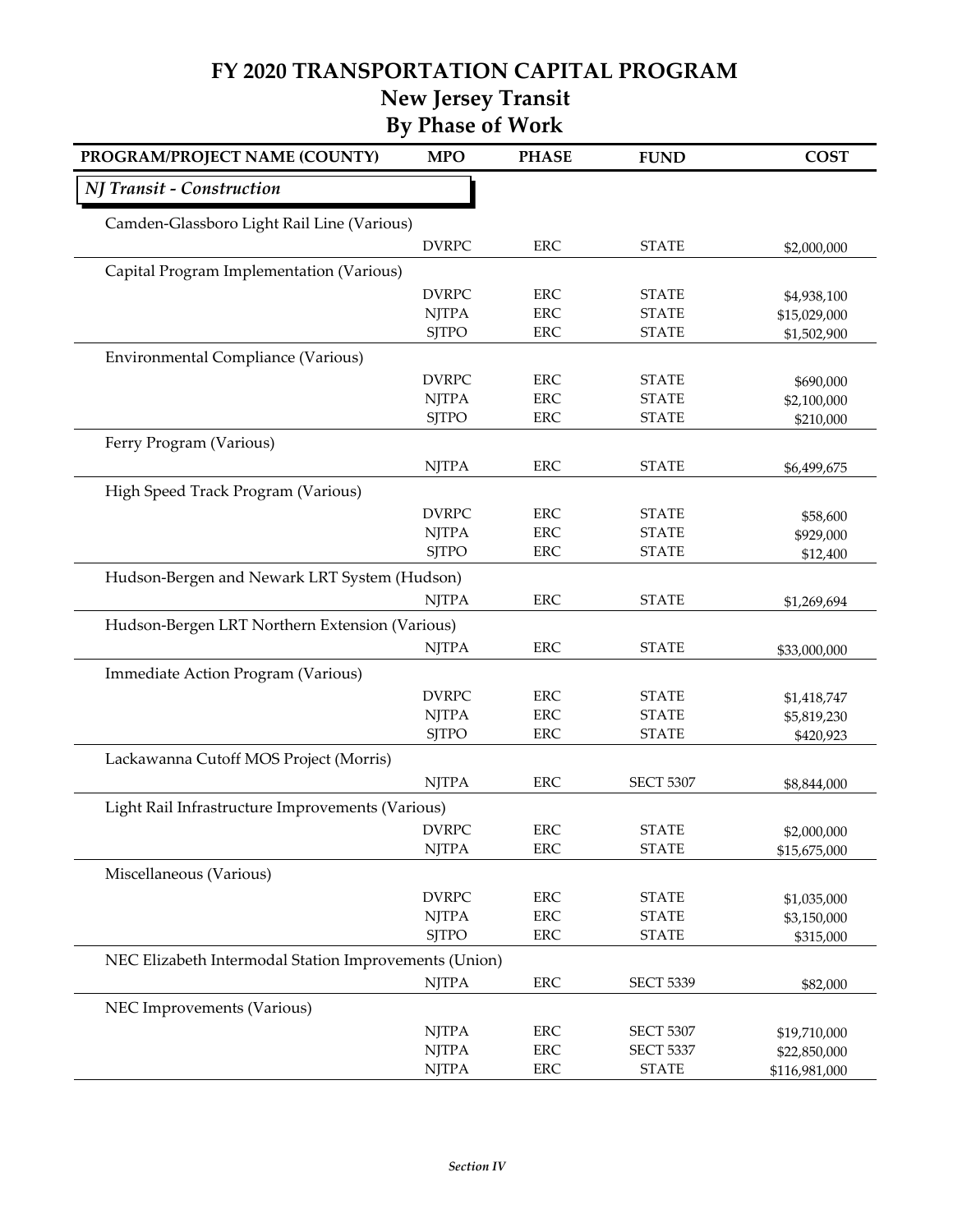#### **FY 2020 TRANSPORTATION CAPITAL PROGRAM New Jersey Transit**

## **By Phase of Work**

| PROGRAM/PROJECT NAME (COUNTY)                                  | <b>MPO</b>   | <b>PHASE</b> | <b>FUND</b>      | <b>COST</b>  |
|----------------------------------------------------------------|--------------|--------------|------------------|--------------|
| NJ Transit - Construction                                      |              |              |                  |              |
| Other Rail Station/Terminal Improvements (Various)             |              |              |                  |              |
|                                                                | <b>DVRPC</b> | ${\rm ERC}$  | <b>STATE</b>     | \$516,266    |
|                                                                | <b>NJTPA</b> | ERC          | <b>STATE</b>     | \$8,184,490  |
|                                                                | <b>SJTPO</b> | ERC          | <b>STATE</b>     | \$109,244    |
| Physical Plant (Various)                                       |              |              |                  |              |
|                                                                | <b>DVRPC</b> | ERC          | <b>STATE</b>     | \$384,100    |
|                                                                | <b>NJTPA</b> | <b>ERC</b>   | <b>STATE</b>     | \$1,169,000  |
|                                                                | <b>SJTPO</b> | <b>ERC</b>   | <b>STATE</b>     | \$116,900    |
| Portal Bridge North (Various)                                  |              |              |                  |              |
|                                                                | <b>NJTPA</b> | ERC          | <b>OTHER</b>     | \$25,000,000 |
|                                                                | <b>NJTPA</b> | ERC          | <b>STATE</b>     | \$26,493,250 |
| Rail Support Facilities and Equipment (Various)                |              |              |                  |              |
|                                                                | <b>DVRPC</b> | ERC          | <b>STATE</b>     | \$373,472    |
|                                                                | <b>NJTPA</b> | ERC          | METRO-NORTH      | \$690,000    |
|                                                                | <b>NJTPA</b> | <b>ERC</b>   | <b>OTHER</b>     | \$12,854,000 |
|                                                                | <b>NJTPA</b> | <b>ERC</b>   | <b>SECT 5307</b> | \$2,000,000  |
|                                                                | <b>NJTPA</b> | ERC          | <b>STATE</b>     | \$9,578,080  |
|                                                                | <b>SJTPO</b> | <b>ERC</b>   | <b>STATE</b>     | \$68,448     |
| Safety Improvement Program (Various)                           |              |              |                  |              |
|                                                                | <b>DVRPC</b> | ERC          | <b>STATE</b>     | \$58,600     |
|                                                                | <b>NJTPA</b> | <b>ERC</b>   | <b>STATE</b>     | \$929,000    |
|                                                                | <b>SJTPO</b> | ERC          | <b>STATE</b>     | \$12,400     |
| Signals and Communications/Electric Traction Systems (Various) |              |              |                  |              |
|                                                                | <b>DVRPC</b> | <b>ERC</b>   | <b>STATE</b>     | \$644,600    |
|                                                                | <b>NJTPA</b> | ERC          | <b>STATE</b>     | \$66,440,200 |
|                                                                | <b>SJTPO</b> | ERC          | <b>STATE</b>     | \$136,400    |
| Small/Special Services Program (Various)                       |              |              |                  |              |
|                                                                | <b>DVRPC</b> | EC           | <b>STATE</b>     | \$415,790    |
|                                                                | <b>NJTPA</b> | EC           | <b>STATE</b>     | \$961,100    |
|                                                                | <b>SJTPO</b> | EC           | <b>STATE</b>     | \$96,110     |
| Technology Improvements (Various)                              |              |              |                  |              |
|                                                                | <b>DVRPC</b> | $\rm EC$     | <b>STATE</b>     | \$4,611,500  |
|                                                                | <b>NJTPA</b> | EC           | <b>STATE</b>     | \$17,535,000 |
|                                                                | <b>SJTPO</b> | EC           | <b>STATE</b>     | \$1,403,500  |
| Track Program (Various)                                        |              |              |                  |              |
|                                                                | <b>DVRPC</b> | ERC          | <b>STATE</b>     | \$1,054,800  |
|                                                                | <b>NJTPA</b> | ${\rm ERC}$  | <b>STATE</b>     | \$16,722,000 |
|                                                                | <b>SJTPO</b> | ${\rm ERC}$  | <b>STATE</b>     | \$223,200    |